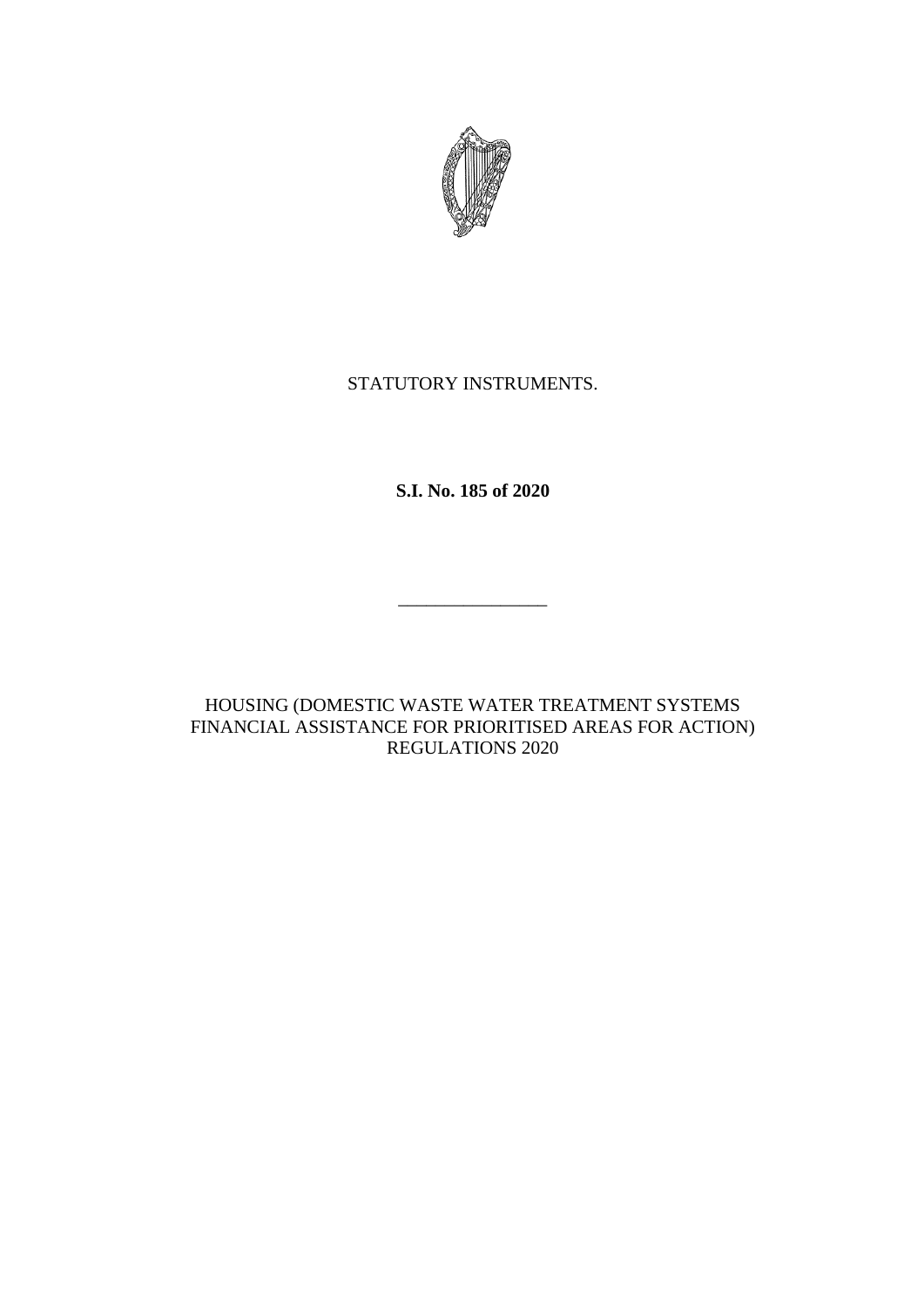# S.I. No. 185 of 2020

# HOUSING (DOMESTIC WASTE WATER TREATMENT SYSTEMS FINANCIAL ASSISTANCE FOR PRIORITISED AREAS FOR ACTION) REGULATIONS 2020

I, EOGHAN MURPHY, Minister for Housing, Planning and Local Government, in exercise of the powers conferred on me by Section 6 of the Housing Miscellaneous Provisions Act 1979 (No. 27 of 1979) as amended, hereby make the following Regulations:

## *Citation*

1. These Regulations may be cited as the Housing (Domestic Waste Water Treatment Systems Financial Assistance for Prioritised Areas for Action) Regulations 2020.

## *Interpretation*

2. In these Regulations—

"approved cost" in relation to remediation, repair or upgrading works to a domestic waste water treatment system, or the replacement of such system, means the cost estimated by the housing authority to be the reasonable cost of carrying out the works or the replacement, or the actual cost of carrying out the works or the replacement, whichever is the lesser;

"domestic waste water" means domestic waste water within the meaning of the Water Services Act;

"River Basin Management Plan for Ireland 2018-2021" means the plan made in 2018 under Regulation 13 of the European Communities (Water Policy) Regulations 2003, as amended by the European Union (Water Policy) Regulations 2014;

"Water Services Act" means the Water Services Act 2007 (No. 30 of 2007) as amended.

*Financial assistance towards remediation, repair, upgrading or replacement of domestic waste water treatment systems*

3. (1) A housing authority may pay a grant to a person for the carrying out of remediation, repair or upgrading works to, or replacement of, a domestic waste water treatment system where, in the opinion of the housing authority, the system:

*Notice of the making of this Statutory Instrument was published in "Iris Oifigiúil" of* 29*th May,* 2020*.*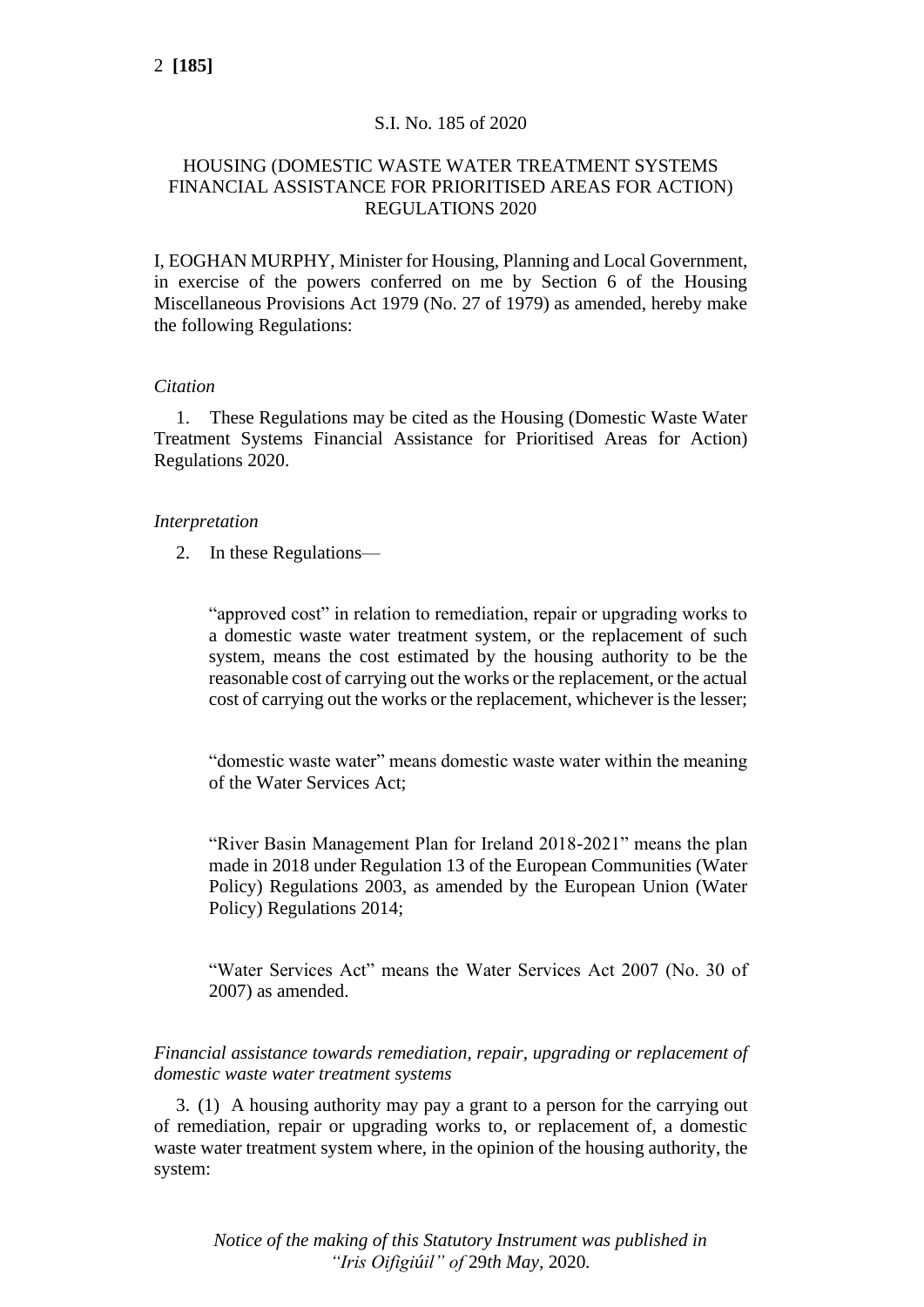- (*a*) is causing, or may cause, a threat to the environment,
- (*b*) is of need of remediation, repair, upgrading or replacement, and
- (*c*) serves a house, which is situated in a catchment area identified as a Prioritised Area for Action, in accordance with the River Basin Management Plan 2018-2021.

(2) A grant under these Regulations shall not exceed 85% of the approved cost subject a maximum grant of  $\epsilon$ 5,000.

(3) A grant under these Regulations shall not be paid where the total cost is less than €750.

- (4) A grant under these Regulations shall not be paid where-
	- (*a*) the owner of the domestic waste water treatment system had not, by the prescribed date of 1 February 2013, applied to have the treatment system entered in the register of domestic waste water treatment systems maintained in accordance with Section 70B(2) of the Act, or
	- (*b*) the owner of a domestic waste water treatment system, constructed or installed after 1 February 2013, has not applied to have the treatment system entered in the register of such systems maintained in accordance with Regulation 3 of the Domestic Waste Water Treatment Systems (Registration) (Amendment) Regulations 2013 (No. 180 of 2013).

(5) Where a grant is paid under these Regulations, the Minister shall make, to the housing authority, a contribution of 100% of the grant paid.

(6) The Minister may from time to time issue guidelines to housing authorities in relation to the operation of the grant scheme, including the identification of a house within a Prioritised Area for Action.

### *Non Qualifying Works*

4. A grant under these Regulations shall not be paid towards the costs of maintaining, servicing or de-sludging a domestic waste water treatment system.

### *Further Conditions*

5. A grant under Regulation 3 of these Regulations shall not be paid unless—

- (*a*) the house concerned is occupied by the applicant as his or her normal place of residence;
- (*b*) the application relates to a domestic waste water treatment system which serves a house;
- (*c*) an application for payment is accompanied by an original receipt for the total amount paid which shall include an itemised list of the works carried out and the costs associated with each item;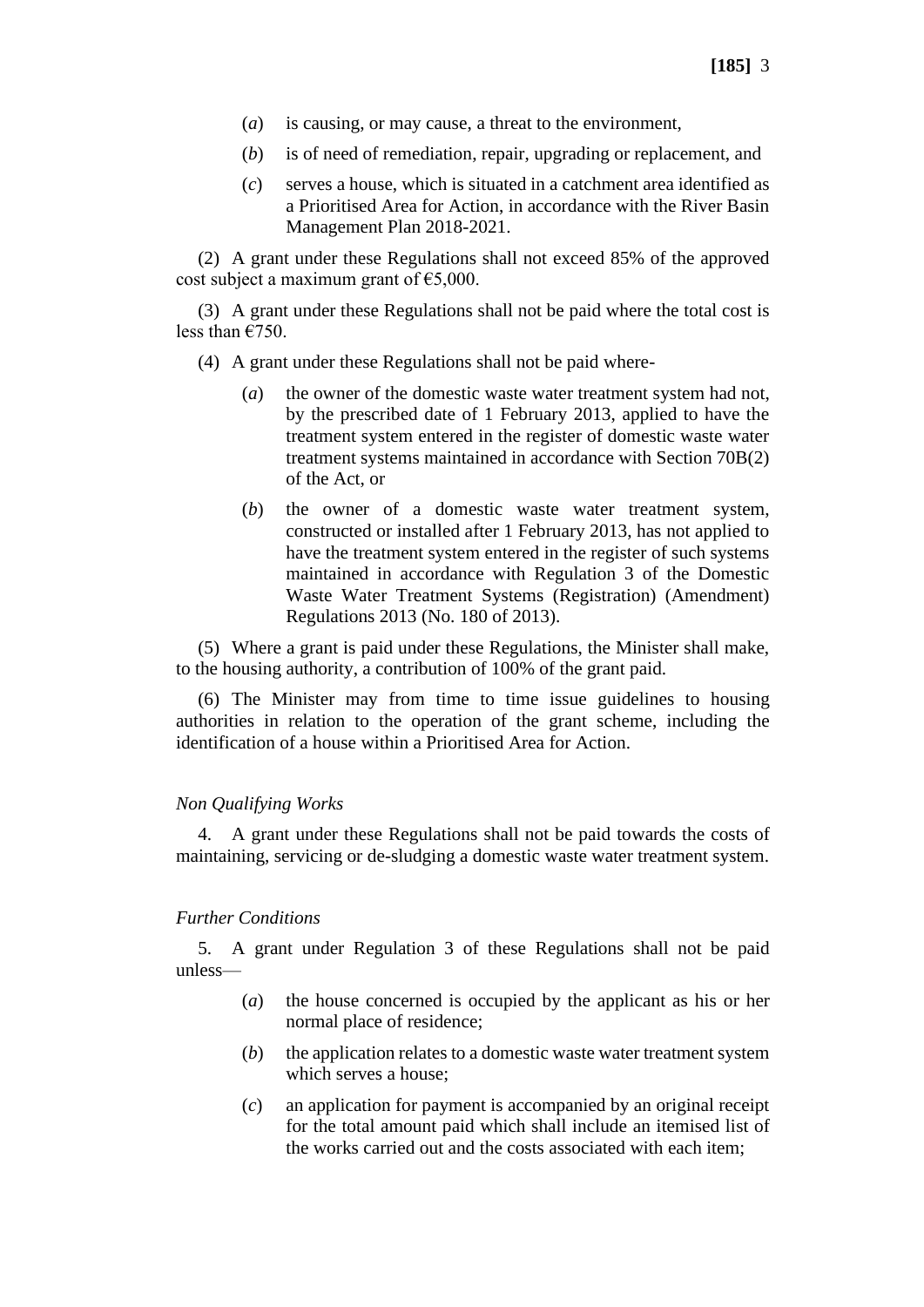- 4 **[185]**
	- (*d*) in respect of the contractor carrying out the works or, where there is more than one such contractor, in respect of each contractor, the housing authority is furnished with a copy of a current tax clearance certificate issued to the contractor by the Revenue Commissioners.



GIVEN under my Official Seal, 27 May, 2020.

EOGHAN MURPHY, Minister for Housing, Planning and Local Government.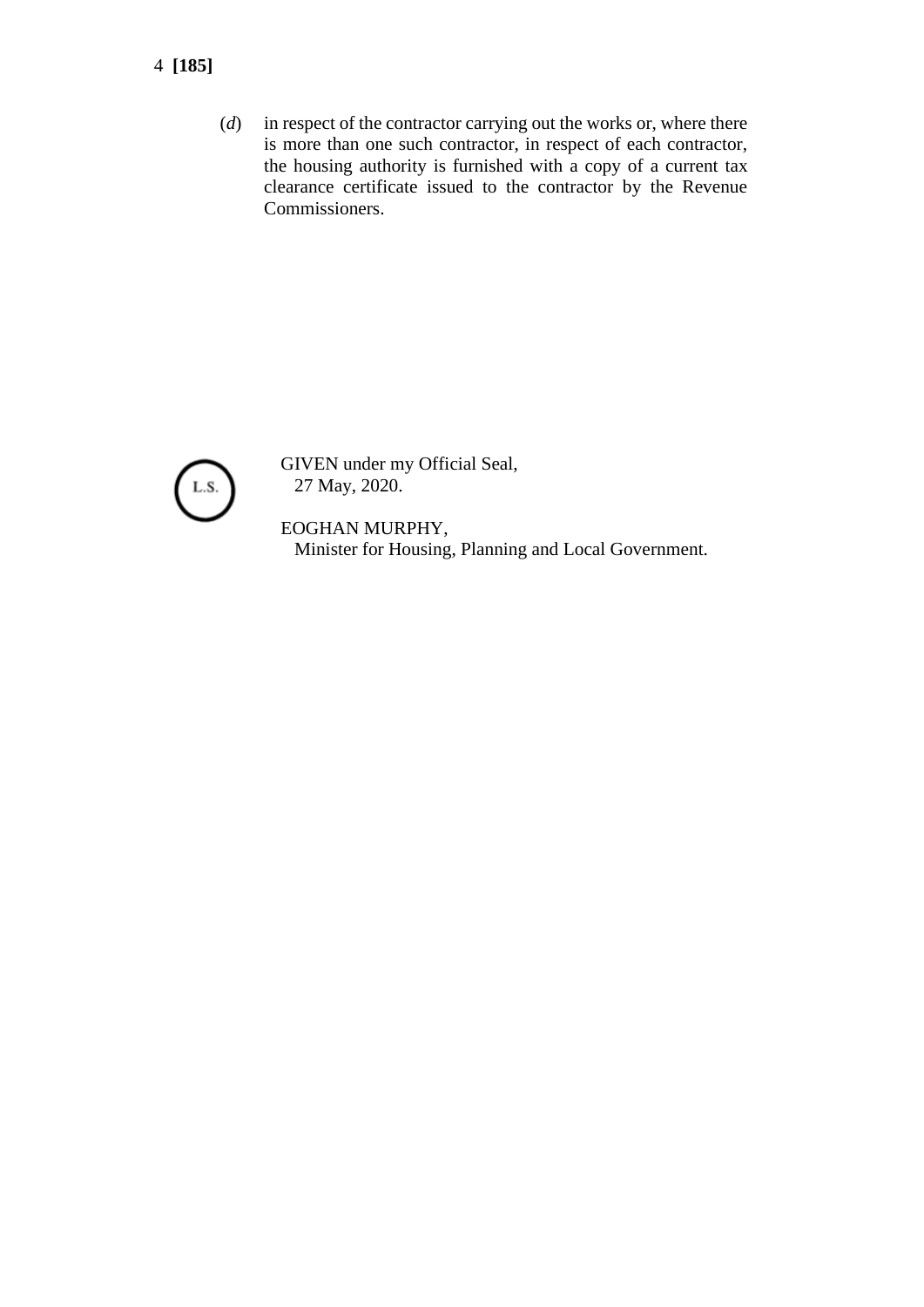#### EXPLANATORY NOTE

# (*This note is not part of the instrument and does not purport to be a legal interpretation.*)

The purpose for which these Regulations are made is to provide for a scheme of financial assistance for the carrying out of remediation, repair or upgrading works to, or replacement of, a domestic waste water treatment system which serves a house, in a Prioritised Area for Action that requires remediation, repair, upgrading or replacement arising from the implementation of the River Basin Management Plan for Ireland 2018-2021.